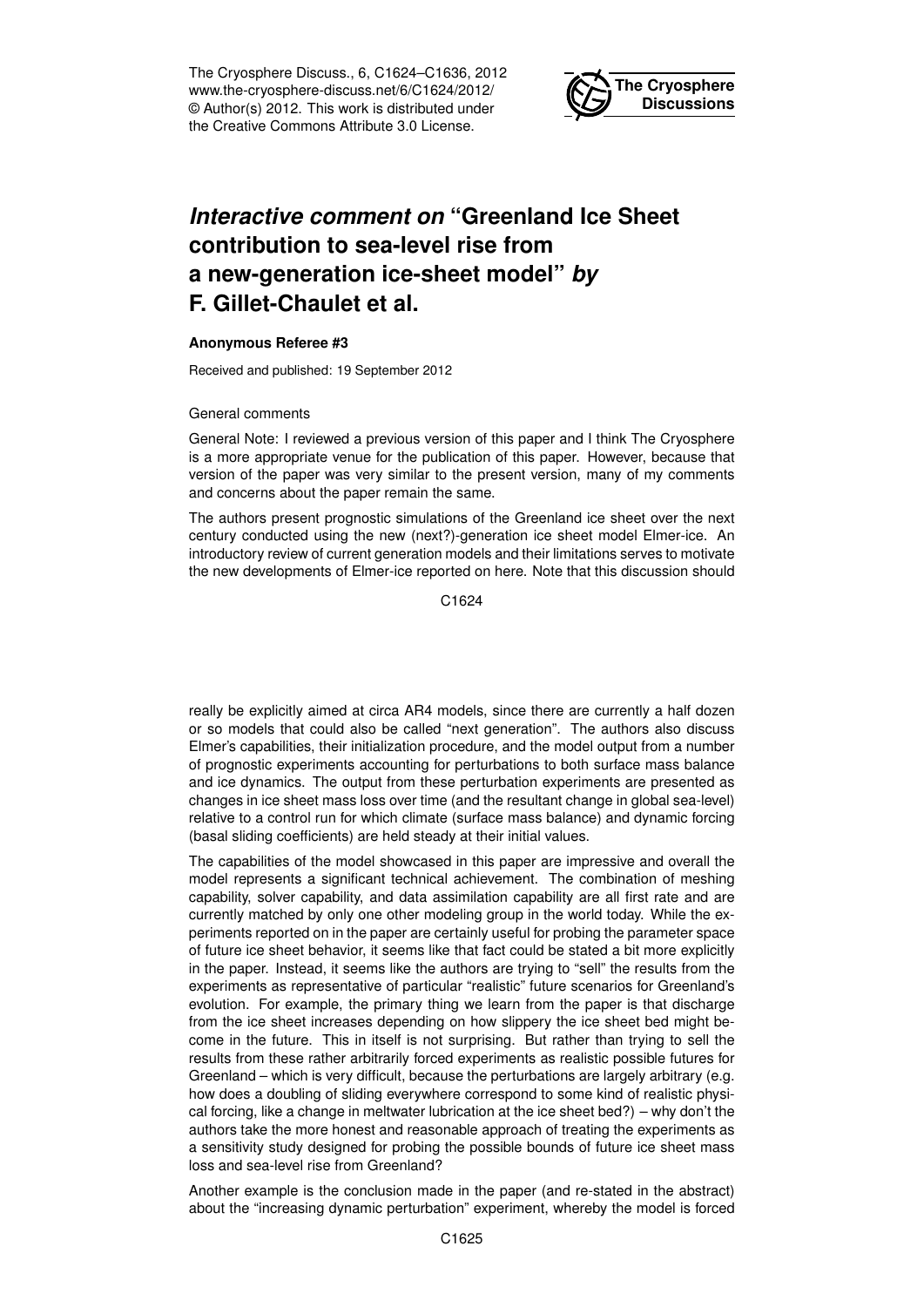by a decrease in the value of the basal traction parameter, everywhere, by 10x over one century. Since, as the authors admit, such a scenario is highly unlikely, why not argue that these results demonstrate exactly how drastic (and probably unrealistic) a dynamic perturbation is necessary in order to maintain long-term increasing rates of mass flux from the ice sheet? To me, the results of this experiment can be used to argue that such a dynamic change is highly unlikely, and thus can be used to place an upper bound on future dynamic mass loss and sea-level rise from the ice sheet. Further, it strongly argues against doing things like extrapolating the increasing rates of mass loss from the last decade into the future, because it demonstrates just what kind of dynamic forcing is required to justify doing so (that is, very unrealistic forcing). This conclusion seems equally or more important to me, and much more believable, than trying to convince the reader that the results represent a reasonable potential future for Greenland.

A related complaint is the statement from the abstract (and similar statements sprinkled throughout the main text) that "By conducting perturbation experiments, we investigate how current ice loss will endure over the next century". The implication is that the model initial condition is such that it captures current rates of observed ice sheet mass loss (thus, the model initial condition captures current-day transients) and that the applied perturbations are physically reasonable and/or constrained such that they are representative of what we expect the ice sheet to be subjected to over the next century. Neither of these is true, however, in terms of what is presented and discussed in the paper. Again, there seems to be plenty to learn here if the results are presented more honestly as coming from perturbation experiments aimed at bounding the likely future sea level rise contribution from Greenland (i.e., it seems unlikely that we can expect dynamic mass loss of >114 mm by 2100, because now we have some idea about what kind of dynamic forcing is required in order for that to happen).

The issue about basal boundary conditions resulting in mass loss of ∼10% of the total discharge through the basal boundary is a bit disturbing. This is not a small number of

C<sub>1626</sub>

mass that is not being conserved. I am not an expert on finite elements but I do know that there are methods for enforcing conservation both locally and globally. If the mesh is at fault for some reason, shouldn't a more high fidelity mesh be used? In general, this issue seems to be swept under the rug a bit too much.

Specific comments

p.2789

line 7: ". . . only represent rapid ice flow in an approximate fashion." Be specific about what you mean here. What does "approximate" mean? What is the specific problem? Resolution? Wrong gov. equations? Simplification of boundary conditions? All of these?

Line 11-12: The statement that one needs to be solving Stokes is not necessarily true. Depends on lots of things, like resolution, bed roughness, etc. In many places lower order approximations are appropriate (e.g. even SIA is ok in the interior).

Line 18-19: "...if destabilizing processes continue ...". This is misleading relative to what is presented in the paper. Yes, this was the result of one of the experiments but by your own admission that experiment is unrealistically extreme. This makes it sounds like increasing rates of mass loss into the future are not unlikely but I think the more reasonable interpretation of the experiment results is that the are unlikely.

## p.2790

line 13: water filling crevasses does not soften them, the latent heat from water does.

Line 24- . "The lack of skill of current generation . . ." This discussion is a bit dated and disingenuous, since there are a number of new models now that have shown good skill in reproducing observations of rapid change (and these models have been published on as well).

p. 2791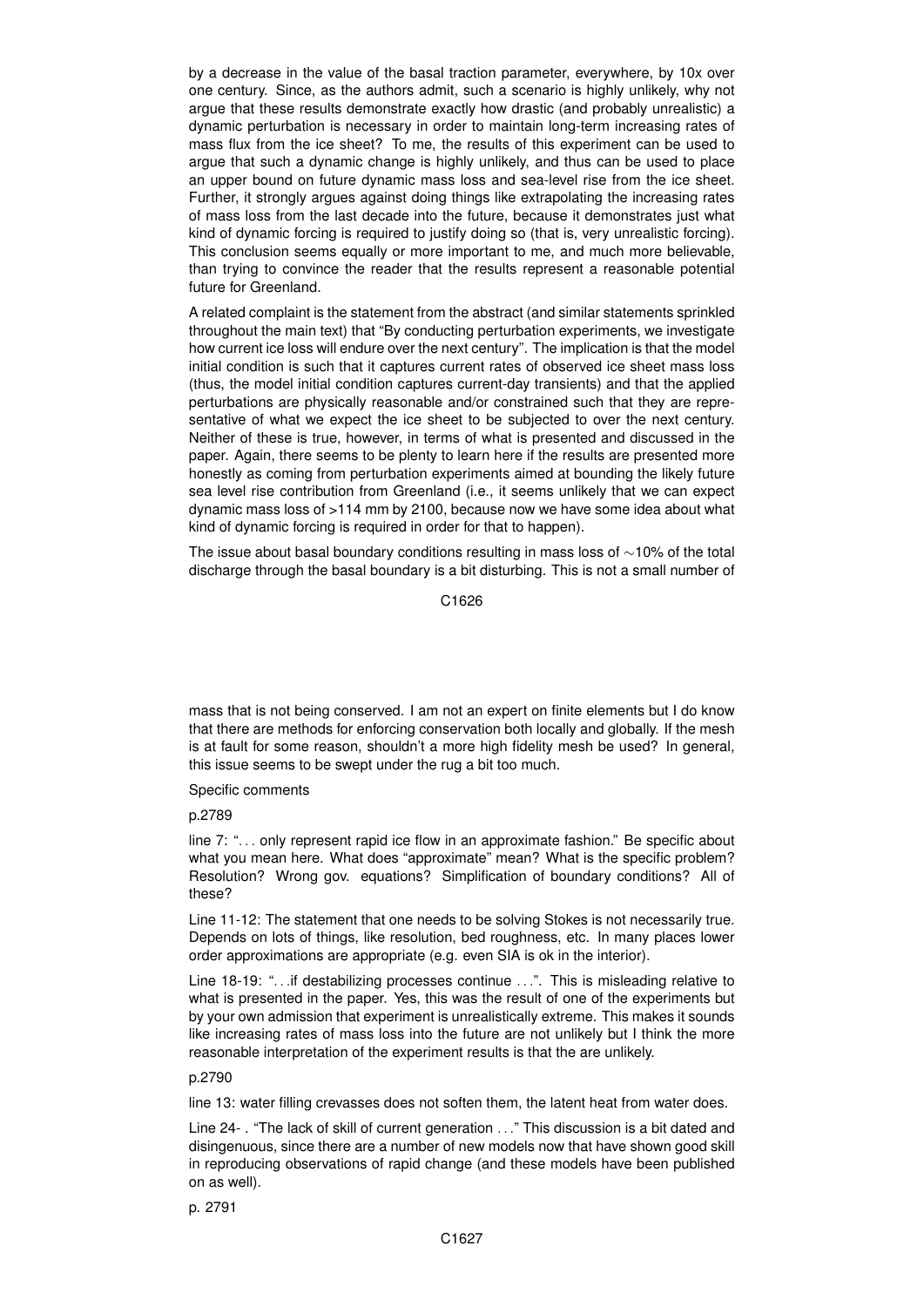$(i)$  –  $(iii)$ : It sounds like you are condemning all approximations to Stokes (e.g. even 1storder, LIL2, etc.) as inappropriate. This is not true, as they are still valid approximations over large areas of the ice sheets. I agree that Stokes is required in some areas, but not everywhere all of the time.

Line 25: "We present the first model ..." Is this statement entirely true? ISSM has many of these same capabilities.

Line 26-27: The reference to Seroussi et al. is out of place or incorrect here. The anomalous surface mass balance implied from the initialization procedure used here is only partly due to errors in ice flux data (as discussed in Seroussi et al.). The bulk of it is due to the fact that your initialization procedure is tuning a single model field, the basal sliding parameter, when in fact there are many other inconsistencies between your initial model state and the velocities you are trying to "fit" (e.g. incorrect internal temperatures and ice softness).

# p.2792:

Section 2.1: Logically, it seems like the governing Stokes equations should be presented first, since they are generic, followed by the constitutive law, which is not (currently, this order is reversed).

Section 2.1: Somewhere in here, mention where the non-linearity comes from explicitly. That is, from the strain-rate dependence of the viscosity.

Line 20 - : Save the information on how you get the temperature field for the discussion of initialization? It seems awkwardly force in here. It would suffice to say that you use a constant temperature field for A(T) and that you discuss the details further below. Also, it would be good to state why it is justified to hold the temperature field fixed over time. Presumably because it will change little on a ∼100 yr timescale (which I agree with, but it should be stated).

p.2793:

# C1628

line 23-24: The equation for the boundary condition should be written out instead of just given in writing.

p. 2794:

line 3-6: Overall, I don't think enough information is given as to why the flux is not conserved at the base (e.g. why the no-penetration bc cannot be enforced). There are methods to do so, why aren't they implemented here? If the amount of mass loss was trivial, it might not matter, but 10% of the discharge flux is a pretty large number.

Line 6-9: clarify that you are applying "hydrostatic pressure" as a b.c. at the ice-ocean lateral boundary.

Line 17: The "metric tensor" is mentioned in terms of constructing the mesh but you haven't really explained what it is or why / how it is used. My impression is that the Hessian of the velocities is used as a weighting factor for deciding where to focus resolution, and maybe the description would be more informative if it was simplified to a statement of that nature.

In terms of the meshing, it is not clear here if YAMS does the mesh optimization or if that is something the authors came up with. A few more references on the meshing might be adequate to cover questions like this.

p.2795: line 16-17: Again, the ice flux divergence anomalies are not entirely the result of the issues discussed in Seroussi et al. They are largely the result of the fact that your initial state, even though optimized to match observed velocities, are not in equilibrium with the current ice sheet geometry because of, e.g. incorrect or missing model transients, incorrect/unknown rheological properties, etc. By referring to Seroussi et al., it sounds like you are arguing that the mismatch between the flux divergence and the surface mass balance – resulting in very noisy and unphysical vertical velocities at the surface - is entirely due to uncertainties in the geometry data for the ice sheet. This is not true.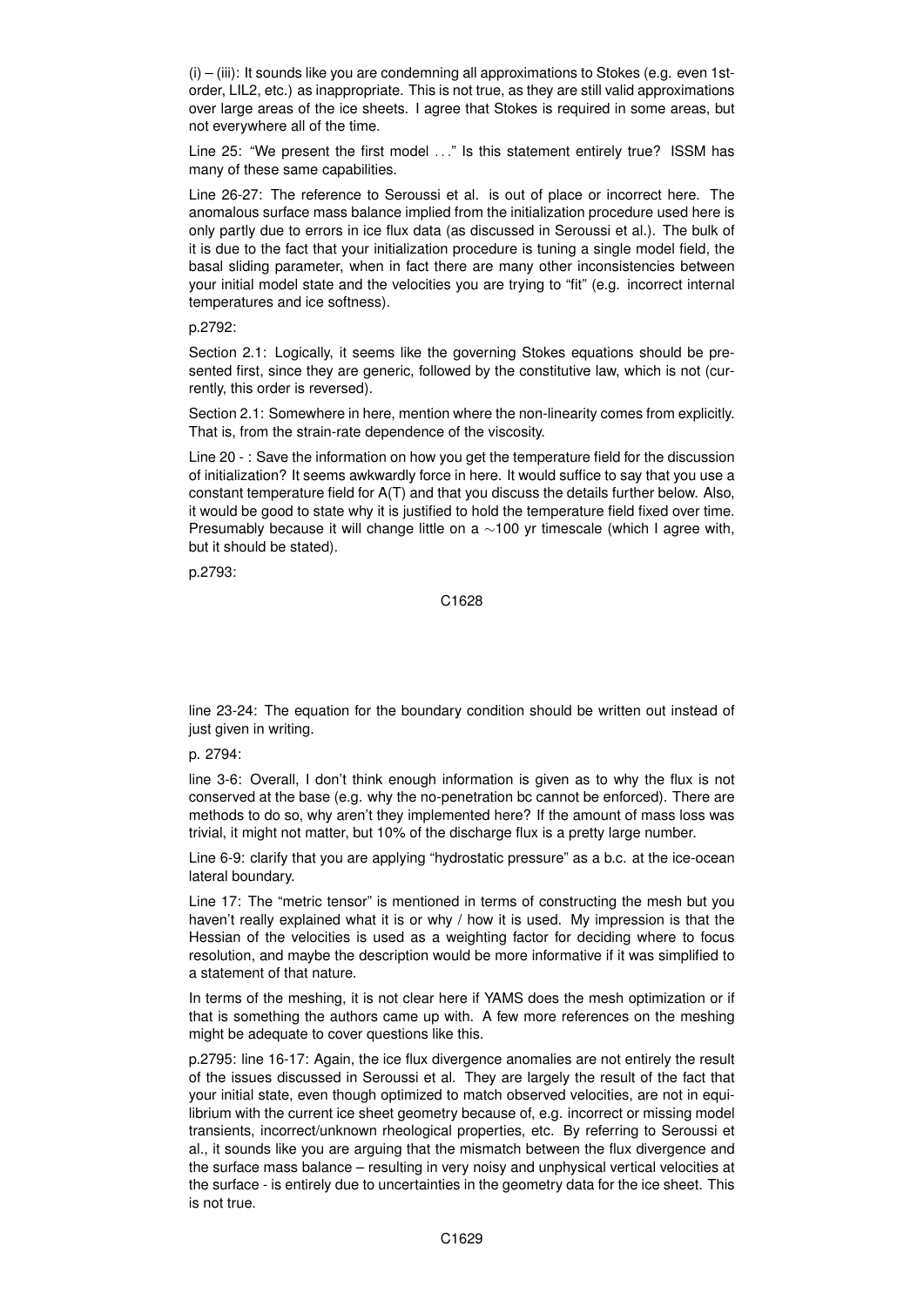## p.2797:

line 5: Not clear to me why you are discussing the ice sheet surface topography here.

# p.2798:

line 4-5: When discussing the regularization, note why it is necessary; to enforce a "smoothness" constraint.

# p.2799-2800:

Section 3.1.4 - 3.1.5: Note somewhere in this section whether or not the optimized values of Bˆ2 are consistent with the basal thermal conditions (i.e. does sliding take place if and only if  $T = T$  pmp?).

# p.2801:

(ii) Note that optimization on multiple parameters simultaneously (e.g. a 3d enhancement factor) could improve the fit between model and observations.

p.2802:

line 14-16: Again, I think you are assigning to much blame for the unrealistic surface vertical velocities (that is, the result of the flux divergence) to the uncertainties in ice thickness, when most of them are due to the uncertainty in other parameter values that result in, e.g. and incorrect vertical velocity structure.

Line 19-23: The problem discussed here is probably also due to the fact that the thicknesses for many outlets are poorly known and underestimated (i.e., they need to thicken up in order to evacuate the ice flowing to them because, in reality, they actually are thicker (deeper) than the current geometry data allow for).

## p.2803:

line 9-10: somewhere here, tell us where your surface mass balance comes from (Ettema et al?).

#### C1630

line 10: The ice extent (lateral I assume?) does not evolve much . . . but can it? Isn't the mesh extent fixed ahead of time? Can the margin advance and retreat freely? Only retreat (e.g. formerly ice filled cells become ice free)?

Line 20-23: Again, most of the uncertainties that require the surface relaxation (or alternatively, would require a "synthetic" surface mass balance, given by the flux divergence field) here are NOT due to uncertainties in the bedrock elevations, but due to uncertainties in the model initial conditions.

# p.2804:

Section 4.1: Somewhere you need to give appropriate credit to the SeaRISE effort, who designed and organized the data for at least a few of the experiments reported on here. Either reference the website (e.g. for the data), or the publications that have been submitted, or both.

Section 4.1: Note that the in the first beta forcing scenario (halving its value), the change is implemented as a step function.

Line 18-20: But this last scenario IS unrealistic. Decreasing basal friction temporarily and in a few locations (e.g., I doubt that anyone things that all of Greenland is going to surge all at the same time) is a lot different than decreasing it by an order of magnitude everywhere. The more honest way to report this would be as a sensitivity analysis, as discussed above.

# p.2805:

line 10-12: As discussed above, the 10% of discharge mass loss through the basal boundary seems substantial and problematic. This is not a small number, and one fundamental requirement for an ice sheet model would seem to be conservation (at least to a much smaller tolerance than this).

p.2806: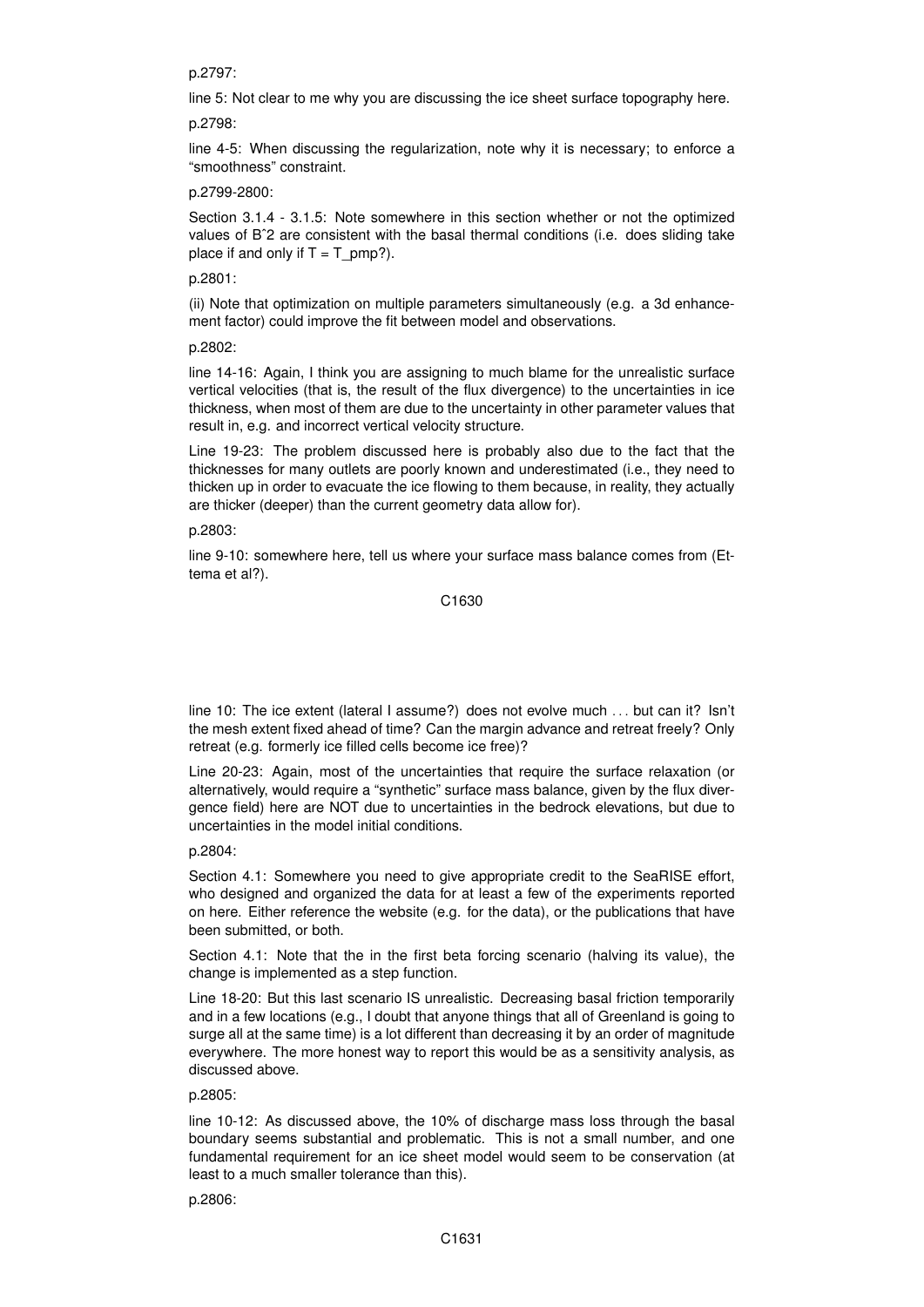line 7-10: I think that what is written here could be interpreted incorrectly. That is, one might read this as implying that one needs to reduce the friction parameter by ∼1/2 everywhere from your initial condition in order to bring your model in line with current observations. Is that what you mean?

Line 15-17: "This pattern is expected ...". This is not an entirely honest statement, as there is at least as much evidence arguing that excess runoff will have very little effect on ice sheet mass flux (as efficient drainage systems will buffer the impact of increased melt on basal sliding).

Line 20-: See discussion above about how this experiment is interpreted and reported on, which I think could be made substantially better (and more honest).

#### p.2807-2808:

The section describing the comparison of observed vs. modeled rates of surface elevation change doesn't add very much and seems like a distraction. I would suggest removing it from the paper.

#### p.2808:

line 5-9: You are really only partially satisfying one present-day initial condition, that of approx. matching the observed velocities. I'm not saying this is trivial, but there are certainly other conditions you are not matching (e.g. geometry, observed rates of change, internal temperatures, etc.). You might be more specific about what you mean here by "present-day conditions".

Line 14-16: We already know that surface mass balance AND discharge will govern the ice sheet's future evolution (this was a conclusion from AR4 afterall), so this is a somewhat trivial conclusion to be making here.

p.2808-2809, line 25-line 2: It's not clear to me how the "extrapolation" was done here and how it is being compared to the value from Price et al. I think the latter value they are referring to (∼90 mm of SLR by 2100) contains approximately equal parts SMB

# C<sub>1632</sub>

and dynamic discharge. Again, unclear if/how these two values should be compared, or how the extrapolated value reported on here is obtained.

p.2809, Line 2-8: The "continually increased" sliding perturbation scenario is discussed here as if it is realistic. Again, it seems like the more honest way to report these results is to note that, in order to come close to the Pfeffer et al. upper bounds (that are quoted here), you have to do something fairly crazy and unrealistic to the model (decrease friction everywhere by an order of mag. over a century). Thus, both the Pfeffer kinematic arguments and the modeling conducted here are in approx. agreement on what might be an upper bound for dynamic mass loss from Greenland over the next century. This seems like a more honest way to discuss these results (as opposed to hinting that this kind of behavior might actually be expected).

#### Technical corrections

The word "enhancing" is used often throughout the paper. It would be better to use a specific word, e.g. "enhancing . . . sea-level rise" —> "increasing . . . sea-level rise".

# p.2789

Line 12: "unstructured mesh" —> "variable resolution unstructured mesh" ?

### p.2790

line 8: "The flow of an ice sheet . . .". I think this should be a new paragraph, but at the same time, this statement doesn't seem relevant here. Shouldn't it be moved to where the gov. equations / model are discussed?

# p.2791

(iii) "The most uncertain parameterization ..." -> "The most uncertain process"

line 18: provide a general ref. for "Elmer/Ice code".

p.2792: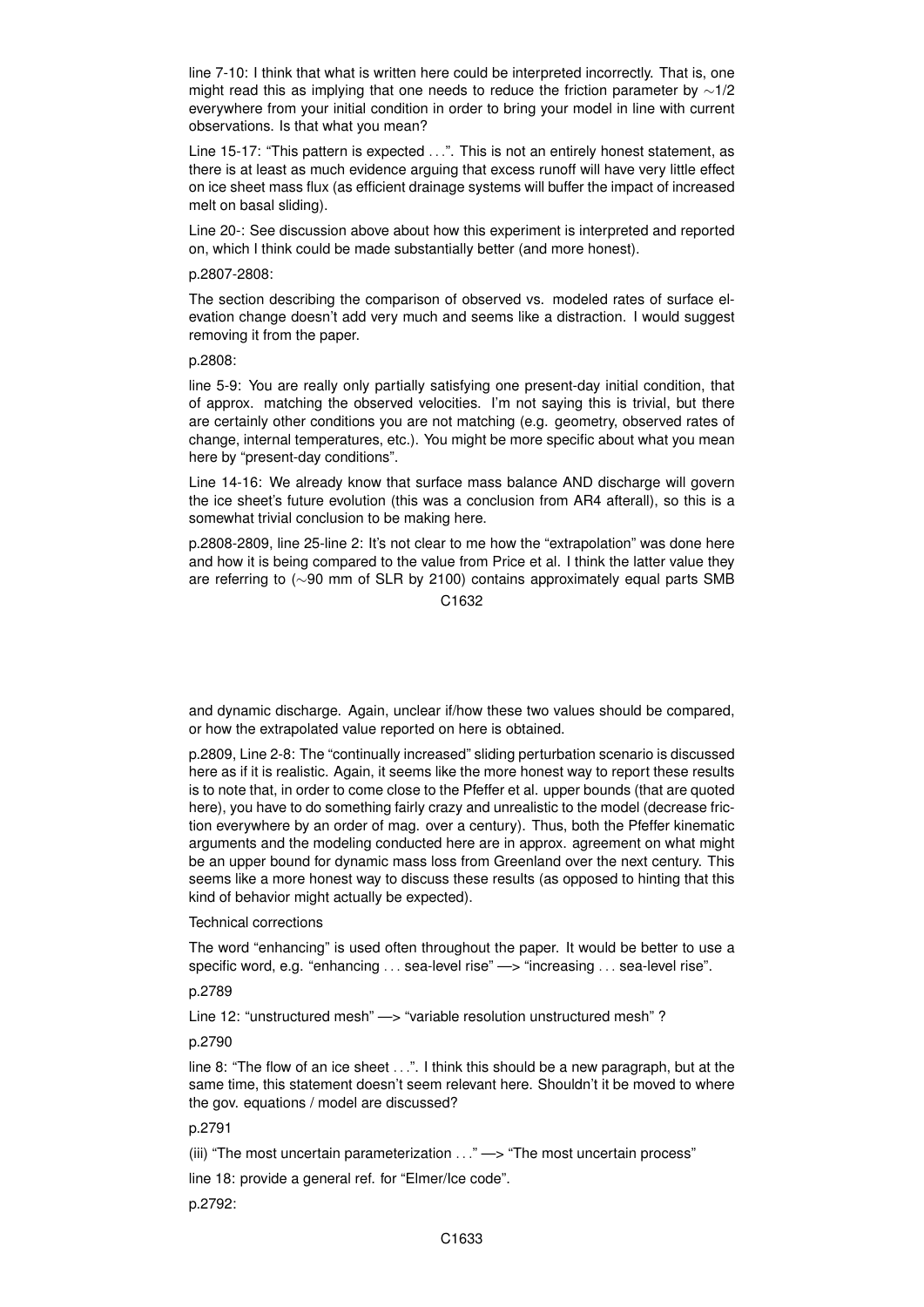Suggest a new paragraph at the end of this section (before section 2 starts). For example, "We first discuss the governing equations, the model, and our meshing strategy, followed by a discussion of our initialization procedure. We then discuss the model perturbation experiments and the result of those experiments" (or something like this).

p.2793:

line 22: "accumulation: —> "accumulation rate"

p.2794:

Line 6-9: clarify that you are applying "hydrostatic pressure" as a b.c. at the ice-ocean lateral boundary.

Line 19: "YAMS" = ...?

Line 24-25: provide a link or ref. for the searise dataset used here?

p.2795:

line 10: Omit "full Stokes" (the inverse methods in the discussion don't need to be limited to only Stokes models).

Line 12: "basal friction field" —> "basal friction parameter" ? You aren't constraining the friction field with your initialization procedure, you are constraining the parameter relation basal velocity to basal traction/friction.

Line 20: "main outlets" - "main outlet glaciers"

Line 23: Here you refer to the "basal friction coefficient", which is how it should be referred to elsewhere in the paper.

p.2796:

line 15: the notation "d\_B J\_0" is not clearly described.

Line 16: the symbol "|.|" is not used with equation 10 but with equation 9 (and should

C1634

be discussed after equation 9, not 10)

p.2797:

Line 18: "To avoid unphysical negative . . ." —> "To avoid unphysical (e.g. negative) . . ." p.2799:

line 1: suggest rewriting sentence as, " ... using a spatially varying step size rather than the fixed-step size used in the original gradient descent algorithm of A&G (2010)."

Line 10: "reverse communication MODE."

p.2800:

line 2-3: Provide a reference for the "L-curve" method?

p.2801:

line 8: "twin experiments" is awkward. What does this mean?

(iii) "Unsufficient" —> "Insufficient"

(iii) " . . . and of the data as, for example, the ice thickness . . .". This should be a new topic (item iv?) as it doesn't have anything to do the other topic in item (iii).

p.2802:

line 11: "essentially" —> "especially" ?

line 13: clarify that by "climate" here you mean "surface mass balance"

p.2804:

line 3-4: Even though one of the two methods can't be conclusively argued for, note which one you use for the rest of the simulations reported on here.

Line 9: clarify that "climate forcing" here is only surface mass balance, since you are holding temperatures fixed.